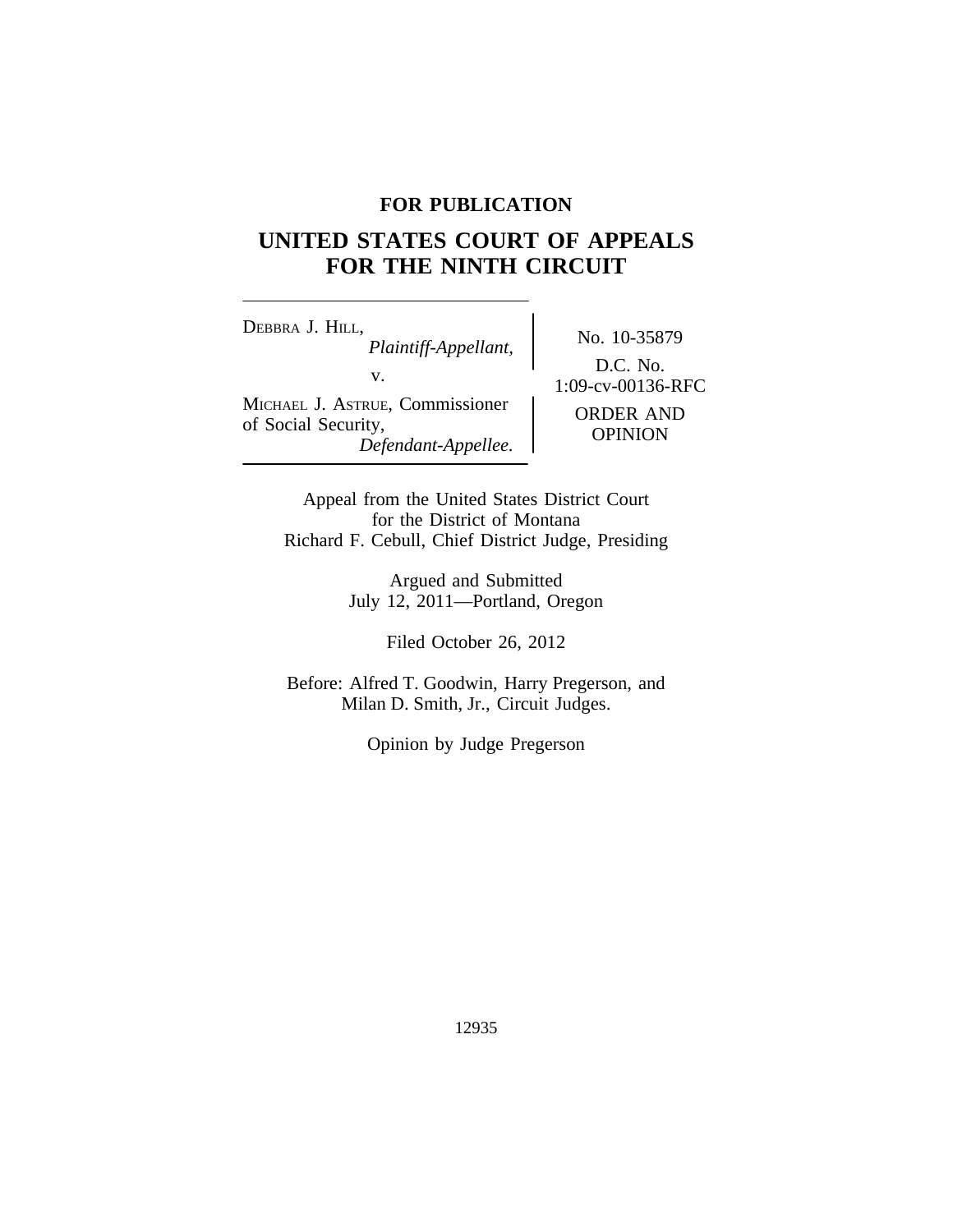# **COUNSEL**

John E. Seidlitz, Jr., Seidlitz Law Office, Great Falls, Montana for the plaintiff-appellant.

David I. Blower, Social Security Administration, Office of the General Counsel, Denver, Colorado for the defendantappellee.

## **ORDER**

The opinion filed August 7, 2012 is withdrawn. A superseding opinion is being filed concurrently with this order. In the opinion, Part I of the Discussion, paragraph six, penultimate sentence, starting with "Dr. Johnson's statement" and ending with "Hill faces" shall be amended in full to read as follows:

Dr. Johnson's statement that Hill would be "unlikely" to work full time was not a conclusory statement like those described in 20 C.F.R.  $\S$  404.1527(d)(1), but instead an assessment, based on objective medical evidence, of Hill's *likelihood* of being able to sustain full time employment given the many medical and mental impairments Hill faces and her inability to afford treatment for those conditions.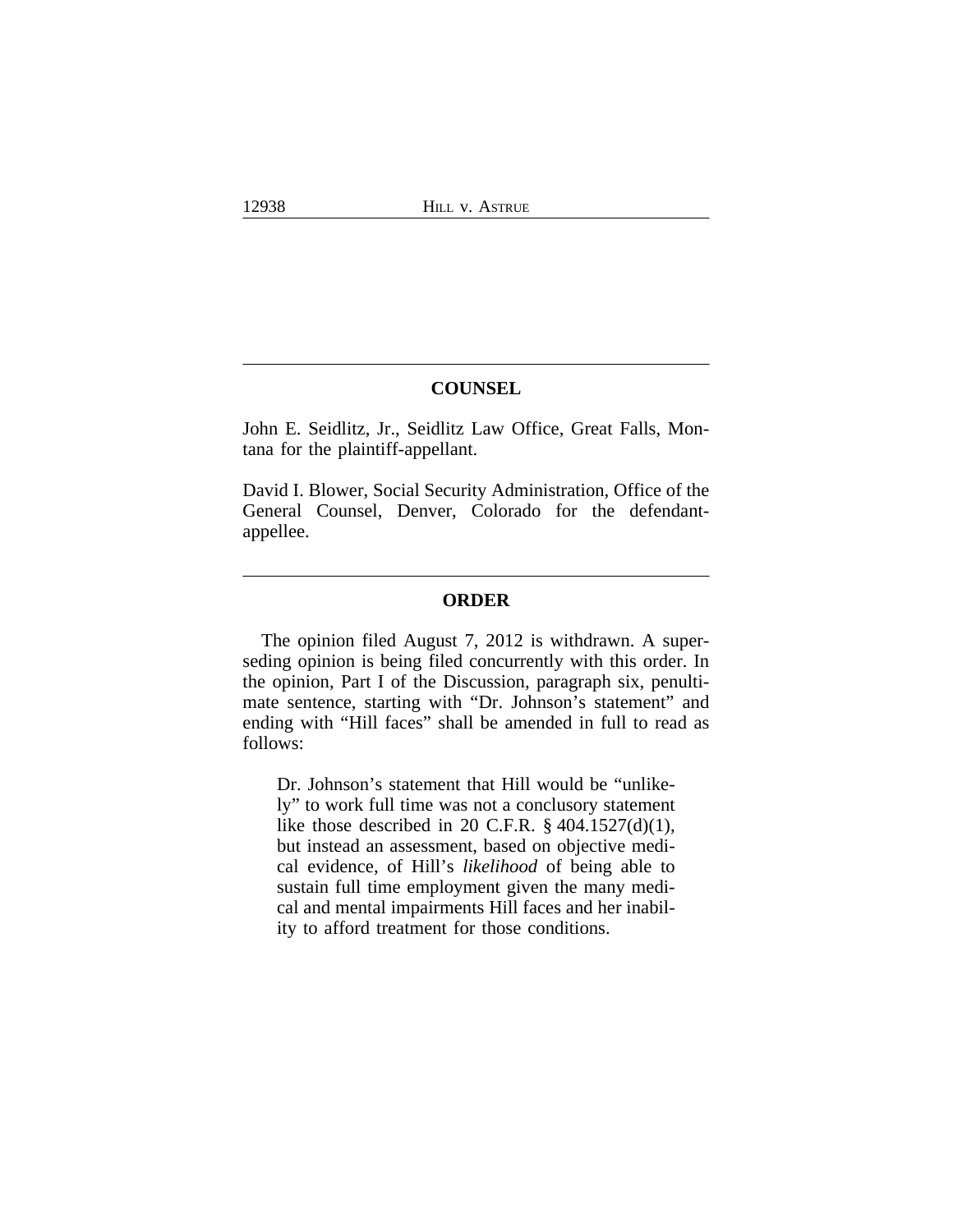Thus, the Defendant-Appellee's Petition for Panel Rehearing is denied as moot.

#### **OPINION**

PREGERSON, Circuit Judge:

On December 7, 2006, Debbra Jo Hill ("Hill") filed for disability insurance benefits and supplemental security income under Title II and Title XVI of the Social Security Act. Hill alleged disability beginning April 4, 2004. Hill claims that she is disabled due to unstable diabetes, eyesight problems, bipolar disorder, anxiety, depression, a back injury, a right shoulder injury, a history of two small strokes, attention deficit hyperactivity disorder, a seizure disorder, and unpredictable euphoria.

The Social Security Administration denied Hill's application, and denied it again after reconsideration. On September 24, 2008, Administrative Law Judge ("ALJ") Lloyd E. Hartford held a video hearing. Hill was represented by counsel and testified at the hearing, along with Dr. Monty Kuka, Ph.D., a non-examining medical expert, and James Fortune, a vocational expert. The ALJ issued a written decision denying Hill's application on April 6, 2009. The Appeals Council denied Hill's request for review, thereby making the ALJ's decision the final decision subject to judicial review. Hill then filed a complaint with the district court. The district court adopted the findings and recommendation of a magistrate judge, granted summary judgment in favor of the Commissioner, and affirmed the ALJ's decision. Hill appeals the district court's decision.

On appeal, Hill argues that the ALJ's decision denying all benefits was not supported by substantial evidence. Specifically, Hill argues that: (1) the ALJ ignored or failed to con-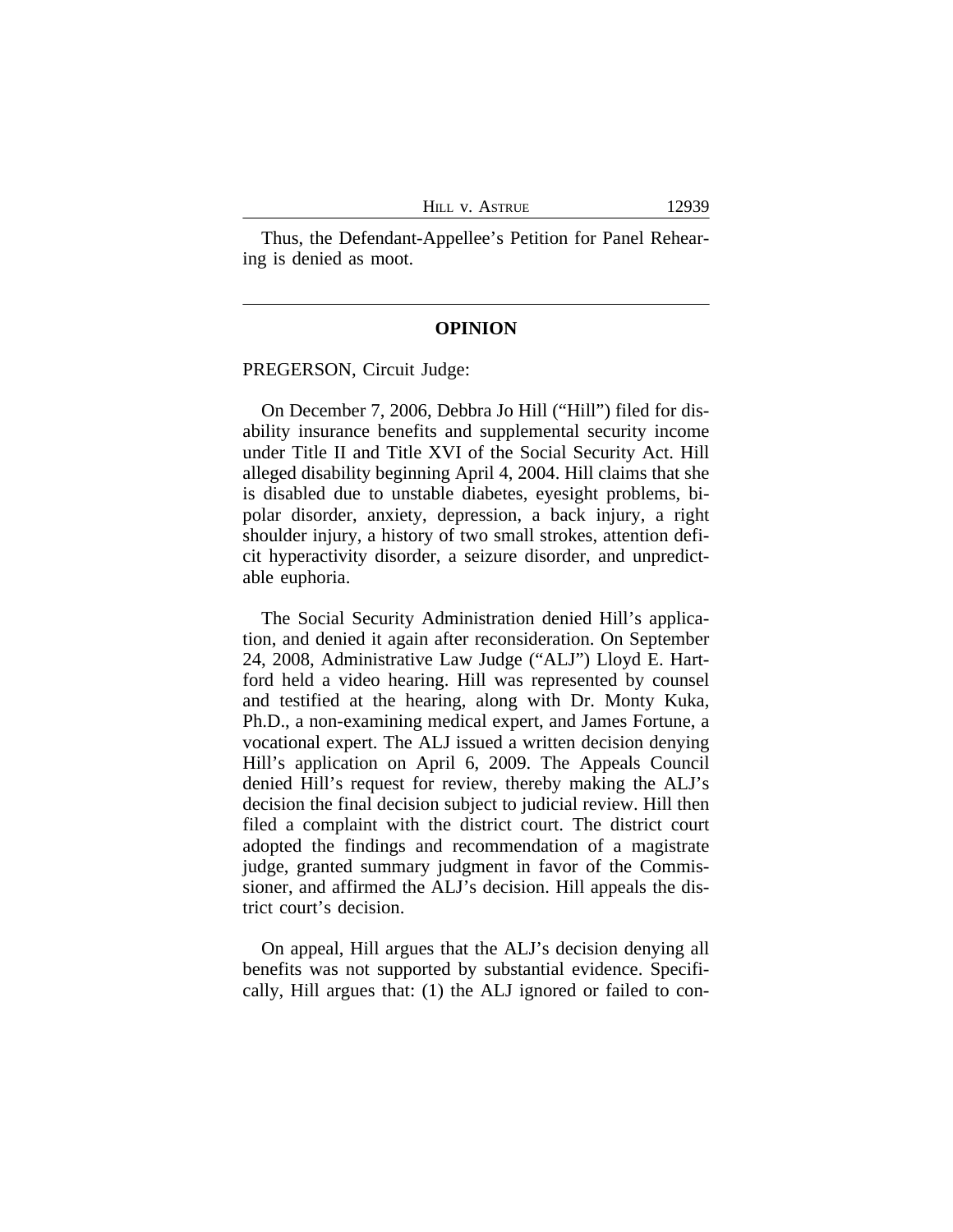sider evidence favorable to Hill, including the medical opinions of Hill's counselors, therapists, and treating physicians; and, (2) the hypothetical question the ALJ posed to the vocational expert improperly excluded evidence of Hill's limitations. As discussed below, we agree with Hill that the ALJ failed to consider evidence favorable to Hill and posed an improper hypothetical to the vocational expert.**<sup>1</sup>** Accordingly, we reverse the district court's grant of summary judgment in favor of the Commissioner.

## **BACKGROUND**

#### *A. Hill's Background*

Debbra Jo Hill is currently 54 years old. Hill did not graduate from high school, but she earned her GED. She worked as a certified nurse's assistant ("CNA") from 2000 until 2004 when she suffered a shoulder injury on the job. She had previously worked at a fast food restaurant, as a housekeeper, and as a telemarketer and bill collector for short periods of time. Hill was intermittently homeless and living out of her car or with friends in 2005 and 2006. At the time of the hearing before the ALJ, Hill lived by herself and worked part-time, approximately 15 to 20 hours a week, as a cashier/stocker at the Dollar Tree store in Great Falls, Montana, earning \$7.21 an hour.

Hill was diagnosed with diabetes mellitus (type II) in 2002. Her diabetes was poorly controlled, in part because Hill could not afford to buy insulin and often relied on samples from clinics. She was also living out of her car for a time, and her doctors worried that she would not be able to properly monitor her blood sugar levels.

<sup>&</sup>lt;sup>1</sup>Hill also argues that the ALJ erred in finding that Hill's subjective testimony about her limitations was not credible. Because we resolve this case on alternative grounds, we do not address Hill's argument that the ALJ's adverse credibility finding was improper.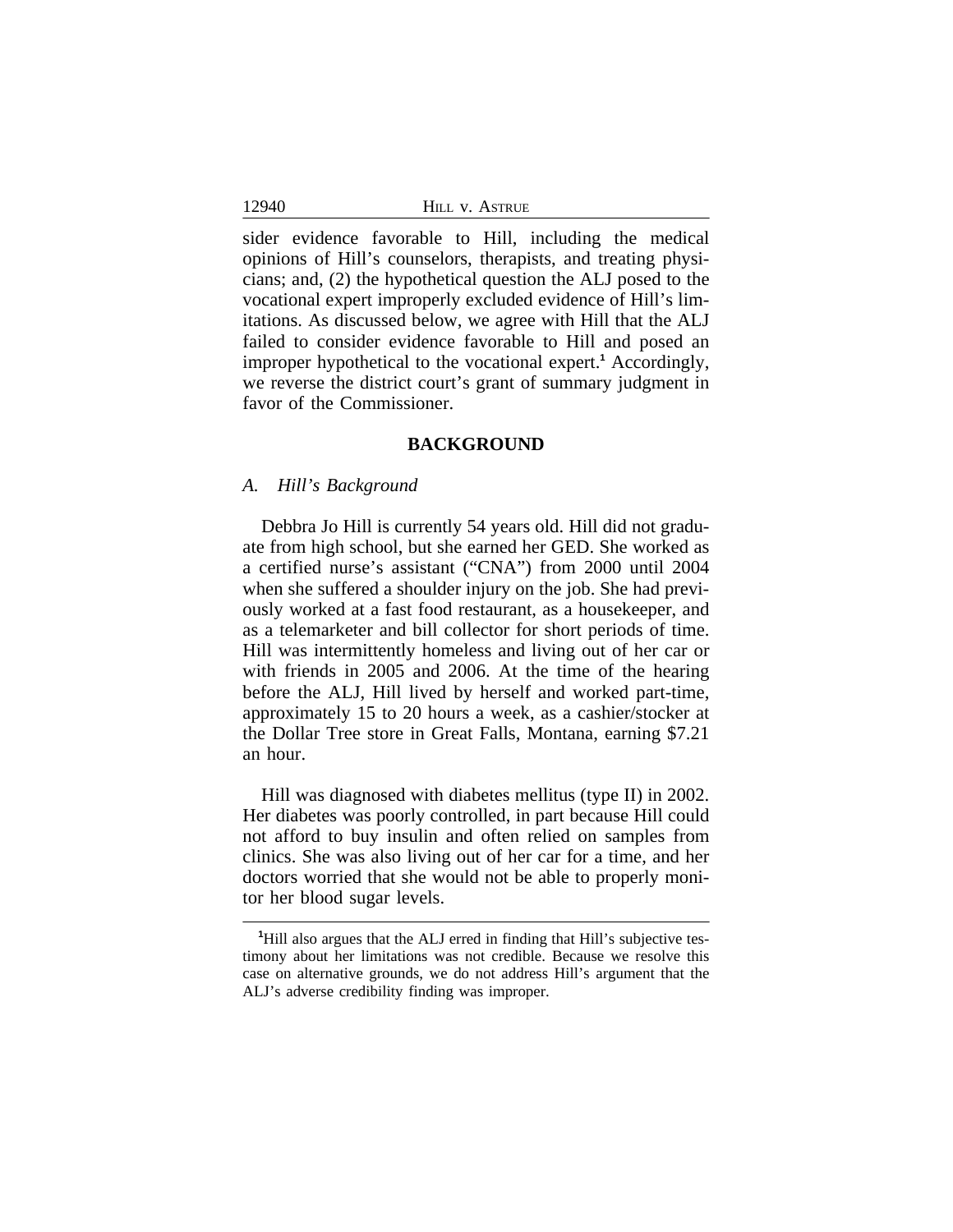| <b>ASTRUE</b><br>$\mathbf{V}$ | 2011<br>__ |
|-------------------------------|------------|
|-------------------------------|------------|

Hill injured her right shoulder and hand in 2004 and underwent two surgeries. She was limited to lifting no more than ten pounds, and has trouble reaching above her head. Hill was referred to physical therapy, but attended only 7 out of 23 scheduled sessions. Later, Hill had "fair compliance" with her attendance and "overall was improving."

Hill was diagnosed with bipolar disorder around 1998. She was last hospitalized for her bi-polar condition in July 2007, under the care of Dr. Mark Mozer, a psychiatrist. She was also diagnosed with borderline intellectual functioning by Dr. Lynn Johnson, a psychologist, after tests revealed that Hill's full scale IQ was 76, in the 5th percentile.

In 2000, Dr. Mary Ann Evans diagnosed Hill with panic disorder with agoraphobia, major depressive disorder, bipolar disorder, polysubstance dependence in resolution, cognitive disorder, chronic pain from her work injury, Hepatitis B and C, and other ailments. In 2001, Dr. Evans witnessed Hill having two limited symptom panic attacks. She was also diagnosed with diabetes, hypertension, hyperlipidemia, and chronic anxiety and panic syndrome by Dr. Steven Chrzanowski at Benefis Healthcare in 2006. While working at the Dollar Tree, Hill had panic attacks so severe that she had to go to the back room and collapsed. These attacks were witnessed by Hill's case manager and job coach, Patty Mills.

Hill's most recent panic attack occurred at work on March 7, 2008. Hill's manager at the Dollar Tree called Hill's job coach, Patty Mills, to intervene because Hill had been acting strangely. Ms. Mills later submitted a letter that states, in relevant part,

As the Employment Specialist at the Center for Mental Health, I would never have placed [Hill] at the Dollar Tree. I have had to intervene with scheduling problems. I have witnessed her in a manic phase in which she was edgy at work, rocking back and forth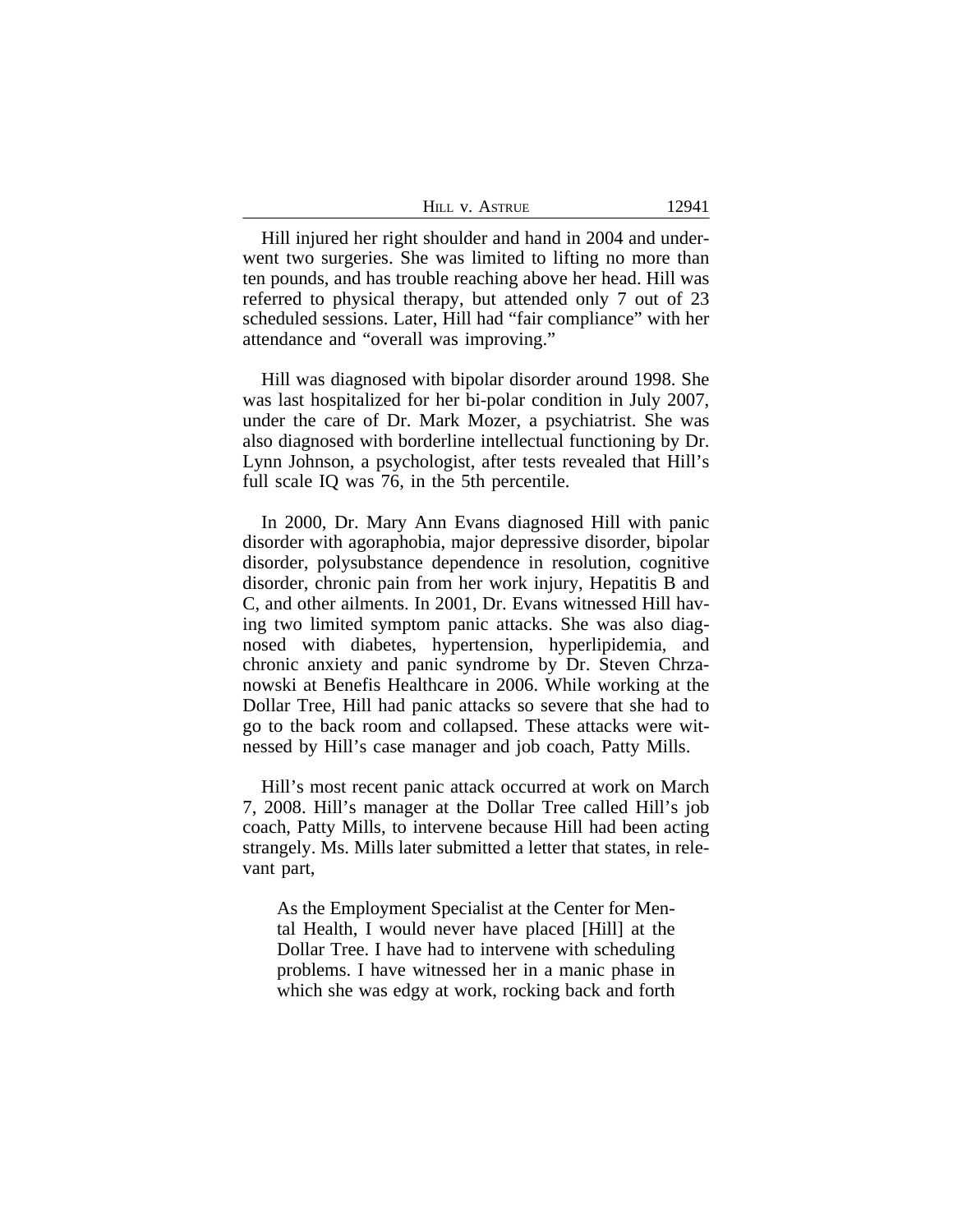while trying to stack, and people were staring at her. I was called to come and get her since they thought that she was on drugs. I have [ ] good communication[ ] with the manager so I was able to help them learn about bipolar.

I think [Hill] needs assistance. She does not handle stress well. I have had a lot of talks with [Hill] on being positive. She has problems with co-workers. It becomes a "he said, she said" relationship which originally starts out good. She calls in sick [due to] health problems so she is getting fewer hours.

After her panic attack, Hill "slept for about five days," and Ms. Mills advised her that her manager had requested a doctor's release before Hill could return to work. She obtained a letter from her therapist, Tammi Coffey, which stated that "there are no recognizable clinical reasons why Ms. Hill would not be able to return back to work." Hill returned to work sometime after March 21, 2008, more than two weeks after the panic attack.

## *B. The ALJ's Decision*

The ALJ performed the five-step sequential analysis required under 20 C.F.R. § 404.1520(a)(4)(i)-(v). *See also Tackett v. Apfel*, 180 F.3d 1094, 1098 (9th Cir. 1999).

First, the ALJ found that Hill "ha[d] not engaged in substantial gainful activity since April 4, 2004, the alleged onset date." While noting that Hill had worked after her alleged disability onset date, the ALJ found that "this work did not rise to the level of substantial gainful activity." Since April 15, 2007, and at the time of the hearing, Hill had been working part-time approximately 15 to 25 hours a week as a cashier at the Dollar Tree, earning about \$600 per month. But the ALJ found that this work "has never risen to the level of substantial gainful activity" because her earnings were less than the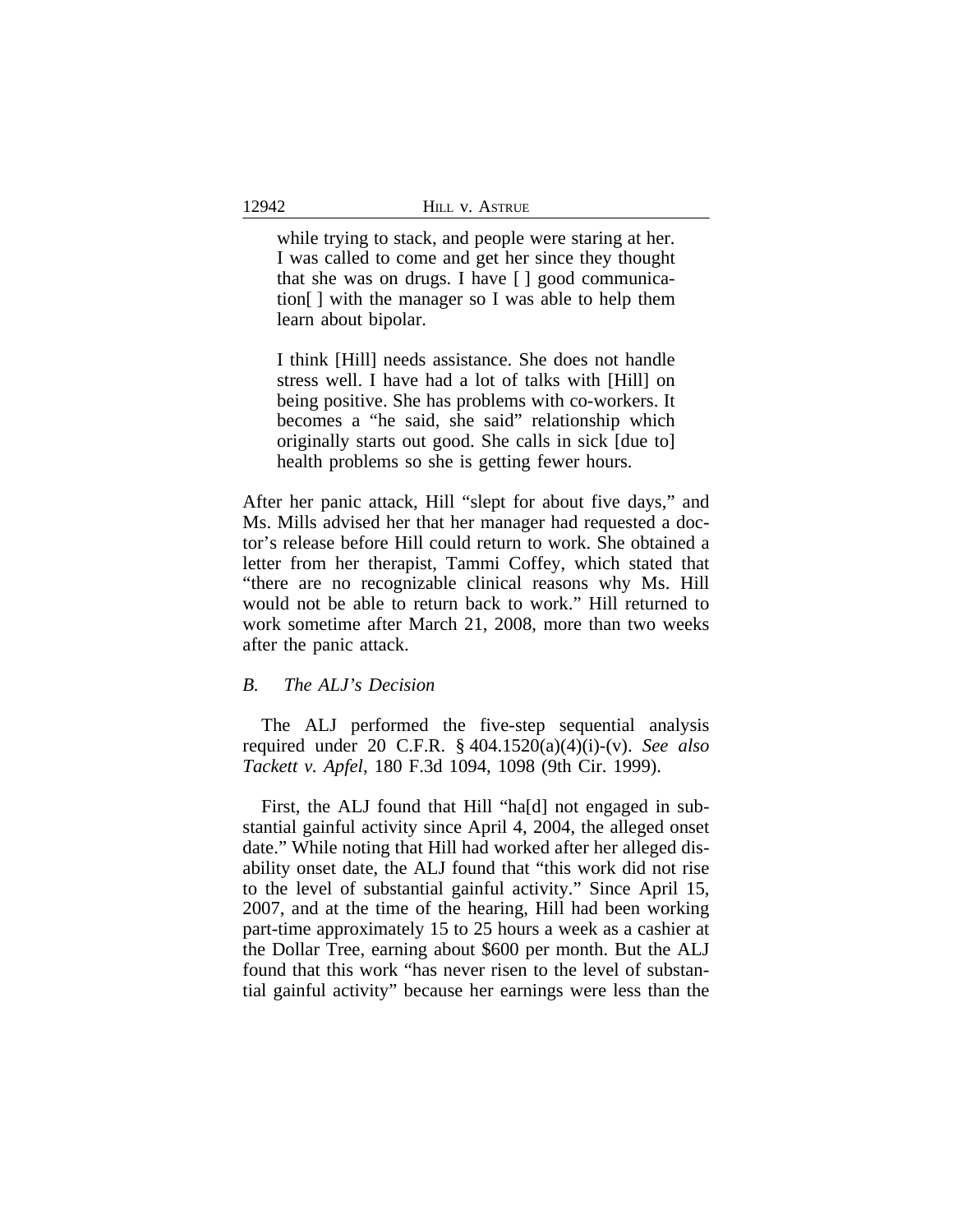amounts prescribed by the earnings guidelines set forth by the Social Security Administration.

At step two, the ALJ found that Hill has the following severe impairments: "diabetes mellitus; status post right rotator cuff repair times 2; bipolar disorder; mixed personality disorder, not otherwise specified; anxiety; and borderline intellectual functioning[.]"

At step three, the ALJ found that Hill "does not have an impairment or combination of impairments that meets or medically equals" one of those on the Listing of Impairments.**<sup>2</sup>**

At step four, the ALJ determined that Hill's residual functional capacity was the ability to

perform light work as defined in 20 C.F.R. 404.1567(b) and 416.967(b)[**<sup>3</sup>** ] except she can lift and/or carry 20 pounds occasionally and 10 pounds frequently. She can stand and/or walk (with normal breaks) for a total of about 6 hours in an 8-hour workday. She can sit (with normal breaks) for a total of about 6 hours in an 8-hour workday. She can push and/or pull on a frequent basis with her right upper extremity. She can climb ramps/stairs, balance, stoop, kneel, crouch, and crawl frequently. She can climb ladders, ropes, or scaffolds occasionally. She can reach overhead occasionally with her right arm. She should avoid concentrated exposure to hazards

<sup>&</sup>lt;sup>2</sup>The Listing of Impairments is found at 20 C.F.R. Part 404, Subpart P, Appendix 1, and described at 20 C.F.R. §§ 404.1525, 404.1526, 416.925, 416.926.

<sup>&</sup>lt;sup>3</sup>"Light work involves lifting no more than 20 pounds at a time with frequent lifting or carrying of objects weighing up to 10 pounds. Even though the weight lifted may be very little, a job is in this category when it requires a good deal of walking or standing, or when it involves sitting most of the time with some pushing and pulling of arm or leg controls." 20 C.F.R. § 404.1567(b); 20 C.F.R. § 416.967(b) (same).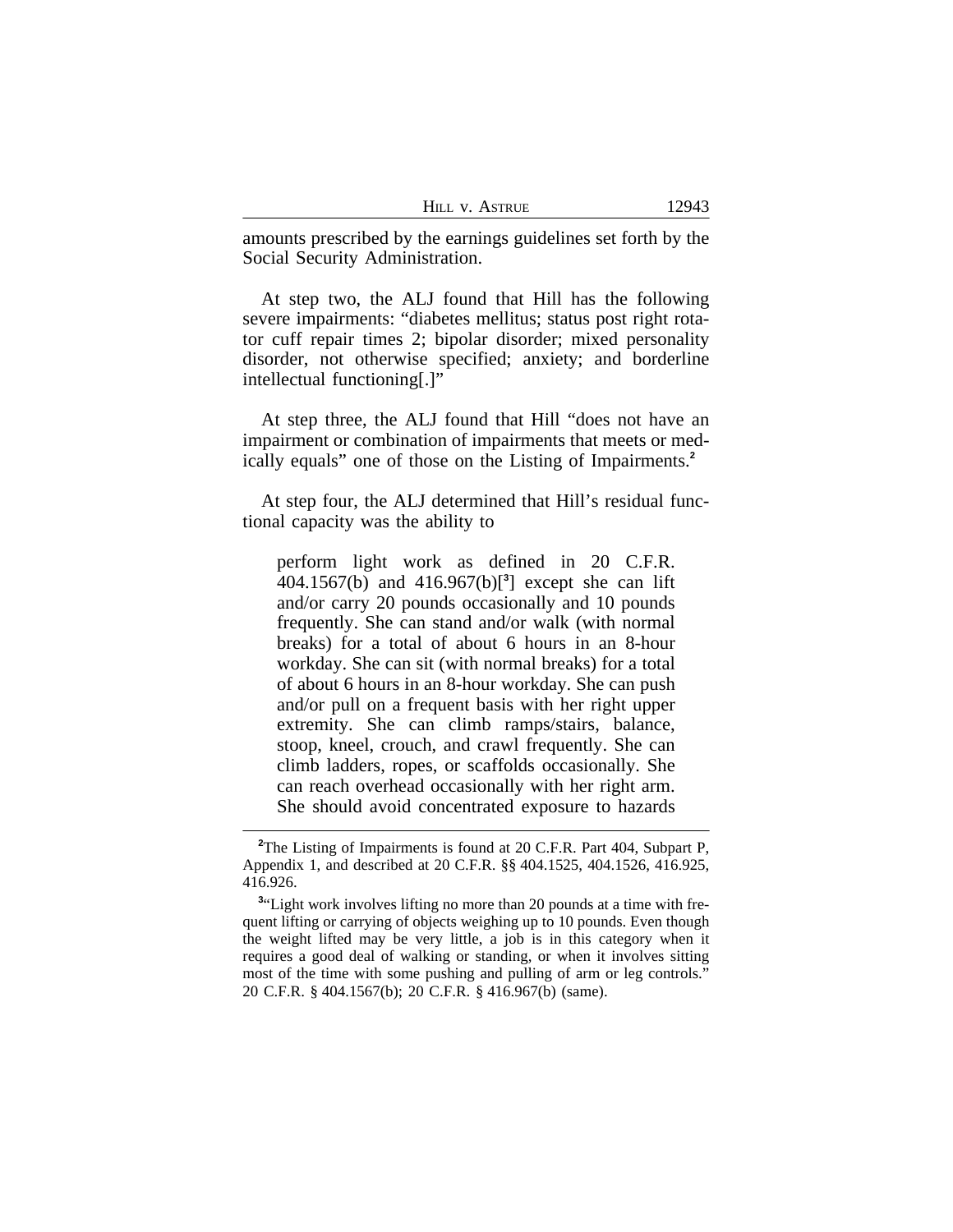## 12944 HILL V. ASTRUE

such as moving machinery and unprotected heights. She should perform work that requires only occasional interaction with the public and co-workers and that interaction should be on a brief, superficial basis. She can ask simple questions or request assistance, and accept instructions and respond appropriately to criticism from supervisors. She can understand, remember, and carry out very short and simple work instructions. She can remember locations and work-like procedures. She can maintain attention and concentration for extended periods to perform simple work tasks. She can perform activities within a schedule, maintain regular attendance, and be punctual within customary tolerances. She can sustain an ordinary routine without special supervision. She can make simple work-related decision[s]. She can complete a normal workday and workweek without interruptions from psychologically based symptoms, and she can perform at a consistent pace without an unreasonable number and length of rest periods. She can respond appropriately to changes in the work setting. She can travel in unfamiliar places or use public transportation. She can set realistic goals or make plans independently of others.

The ALJ noted that he had reduced Hill's residual functional capacity to accommodate limitations due to Hill's shoulder pain and "difficulty maintaining concentration, persistence, and pace to perform complex or detailed tasks[,]" and to incorporate limitations from Hill's mental impairments.

At step five, the ALJ found that Hill could perform jobs that exist in significant numbers in the national economy in light of her age, education, and residual functional capacity. The ALJ noted that Hill was 46 years old at the time of her alleged disability onset date, which would put her in the "younger individual age 18-49" category, but that she had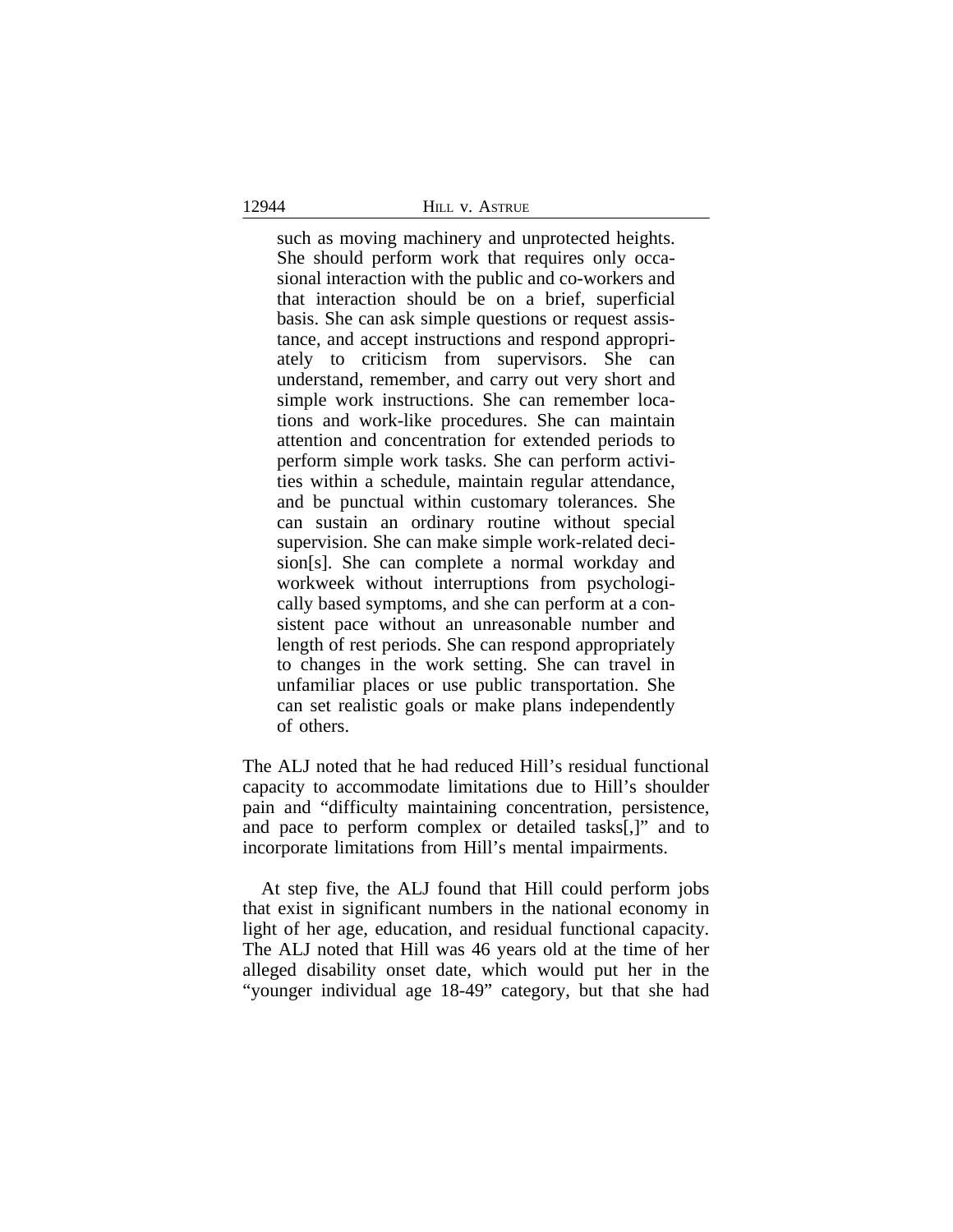| HILL V. ASTRUE | 12945 |
|----------------|-------|
|----------------|-------|

subsequently changed to the "closely approaching advanced age" category. The ALJ also found that Hill has "at least a high school education and is able to communicate in English." The ALJ asked vocational expert Fortune whether jobs exist in the national economy for an individual with Hill's age, education, work experience, and residual functional capacity. Fortune offered representative occupations in the light, unskilled category, including office machine operator (520 regional jobs and 290,000 national jobs), mail clerk (1000 regional jobs and 141,170 national jobs), and photograph processor (800 regional and 63,500 national jobs), and masker (475 regional jobs and 178,000 national jobs). Based on this testimony, the ALJ found that Hill was not disabled.

#### **STANDARDS OF REVIEW**

We review a district court's order affirming the Commissioner's denial of benefits de novo. *Berry v. Astrue*, 622 F.3d 1228, 1231 (9th Cir. 2010). The district court reviews the Commissioner's final decision for substantial evidence, and the Commissioner's decision will be disturbed only if it is not supported by substantial evidence or is based on legal error. *See* 42 U.S.C. § 405(g); *Batson v. Comm'r of Soc. Sec. Admin*., 359 F.3d 1190, 1193 (9th Cir. 2004). Substantial evidence is "more than a mere scintilla but less than a preponderance; it is such relevant evidence as a reasonable mind might accept as adequate to support a conclusion." *Sandgathe v. Chater*, 108 F.3d 978, 980 (9th Cir. 1997) (citation omitted). "However, a reviewing court must consider the entire record as a whole and may not affirm simply by isolating a 'specific quantum of supporting evidence.' " *Robbins v. Soc. Sec. Admin.*, 466 F.3d 880, 882 (9th Cir. 2006) (quoting *Hammock v. Bowen*, 879 F.2d 498, 501 (9th Cir. 1989)).

#### **DISCUSSION**

A claimant is considered "disabled" under the Social Security Act if: (1) "he is unable to engage in any substantial gain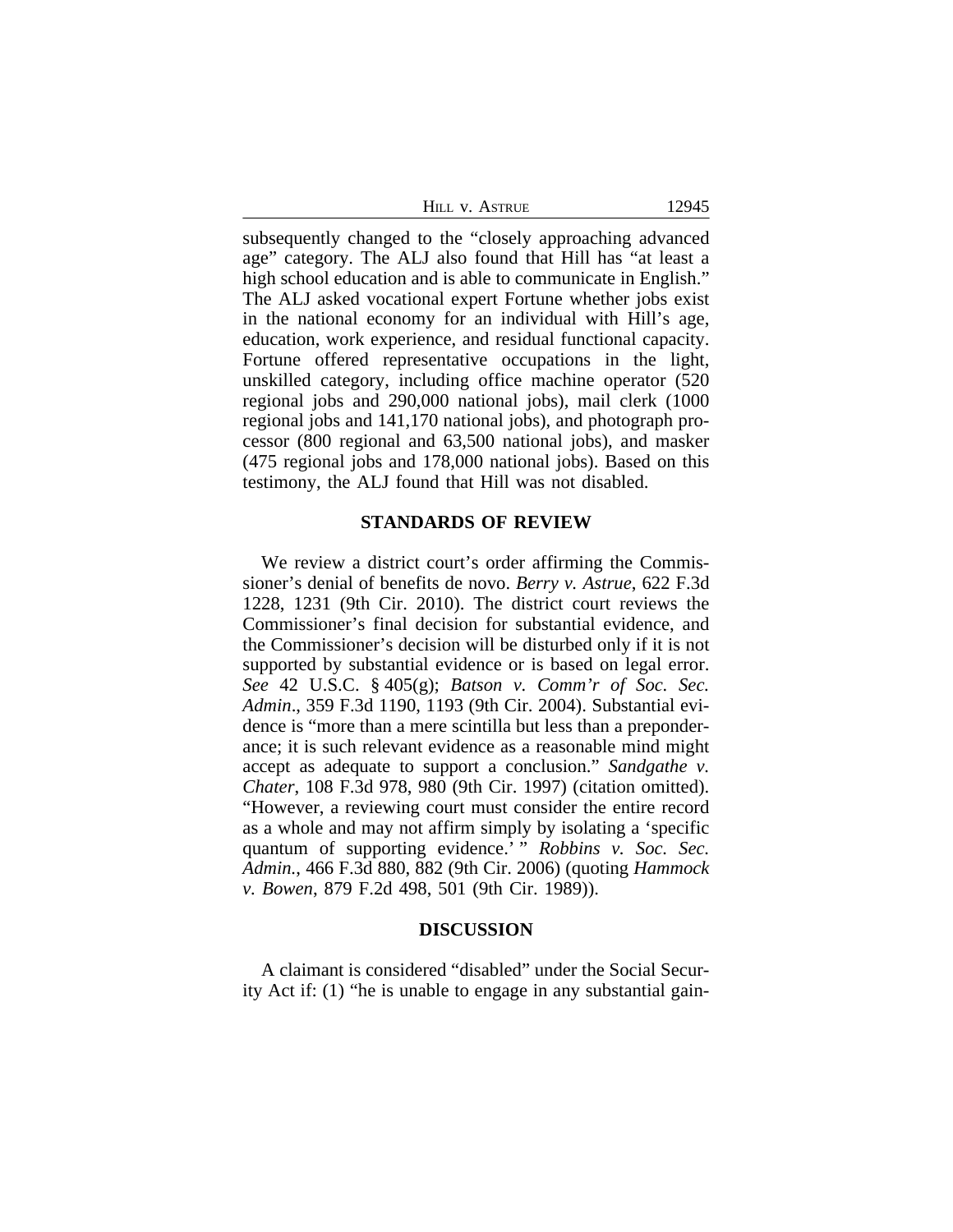12946 HILL v. ASTRUE

ful activity by reason of any medically determinable physical or mental impairment which can be expected to result in death or which has lasted or can be expected to last for a continuous period of not less than twelve months," 42 U.S.C.  $§ 1382c(a)(3)(A)$ , and, (2) the impairment is "of such severity that he is not only unable to do his previous work but cannot, considering his age, education, and work experience, engage in any other kind of substantial gainful work which exists in the national economy." 42 U.S.C. § 1382c(a)(3)(B); *see also Tackett v. Apfel*, 180 F.3d 1094, 1098 (9th Cir. 1999). In order to determine whether a claimant is disabled, the ALJ performs the five-step sequential analysis required under 20 C.F.R. § 404.1520(a)(4)(i)-(v). *See also Tackett v. Apfel*, 180 F.3d at 1098; *Lounsburry v. Barnhart*, 468 F.3d 1111, 1114 (9th Cir. 2006).

In this case, the ALJ found that Hill (step 1) had not engaged in substantial gainful activity since her alleged disability onset date, and (step 2) suffered from several severe physical and mental impairments (step 3) that did not meet or medically equal any of the listed impairments that automatically qualify as disabilities under the Social Security Act, but which limited (step 4) her residual functional capacity to performing light work that required only occasional, brief, and superficial interaction with the public and with co-workers. Although these limitations prevented Hill from performing any past relevant work, the ALJ found that Hill could (step 5) perform jobs that exist in significant numbers in the economy, and thus found Hill not disabled, as defined under the Social Security Act. Neither party challenges the ALJ's findings at steps one through three. Hill, however, challenges the ALJ's determination of her residual functional capacity at step four, and its use in the hypothetical question asked of the vocational expert at step five.

## **I. The ALJ's Consideration of the Evidence**

**[1]** The ALJ found that Hill has the residual functional capacity "to perform light work . . . . that requires only occa-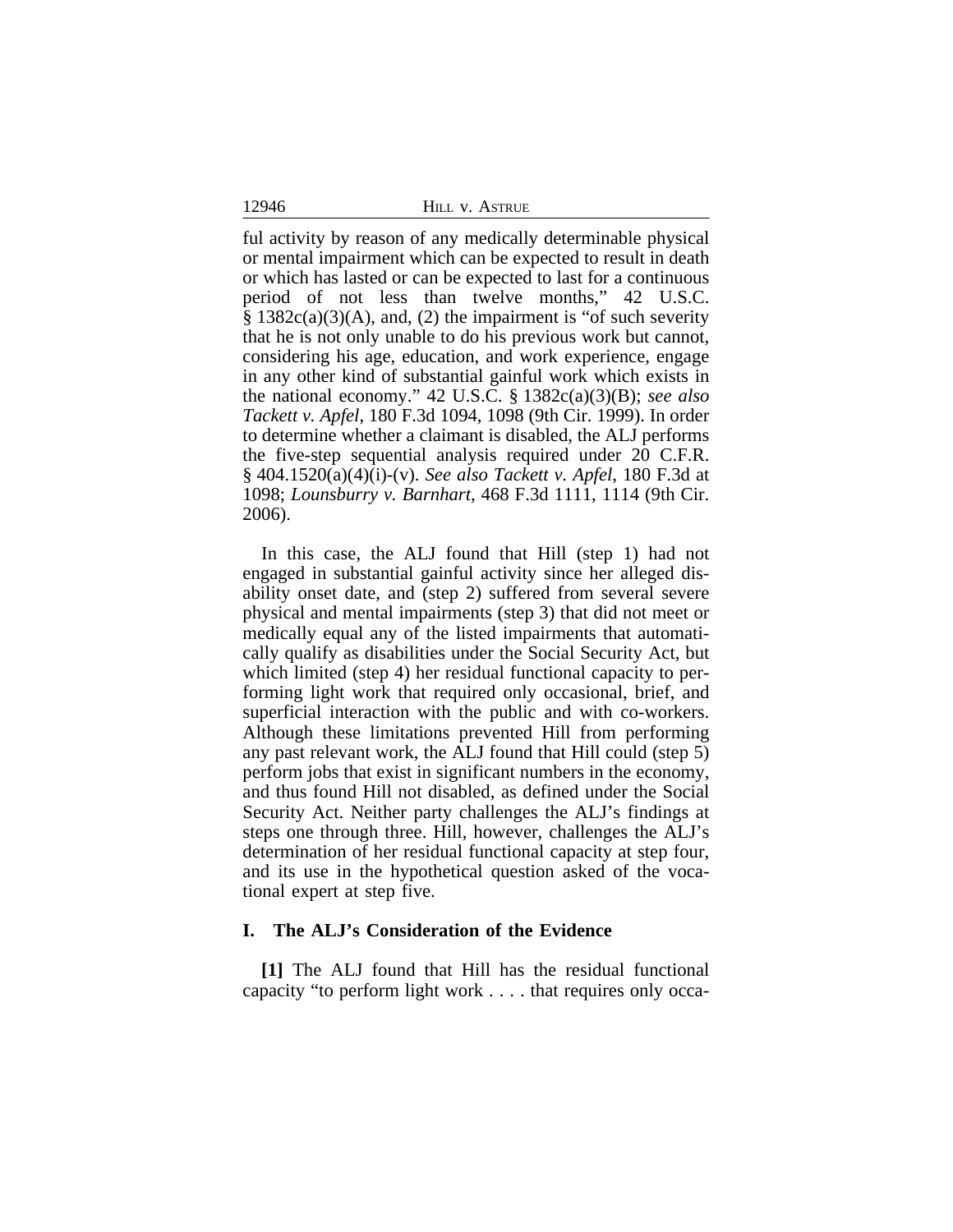| HILL V. ASTRUE | 12947 |
|----------------|-------|
|----------------|-------|

sional interaction with the public and co-workers . . . ." Hill argues that the ALJ ignored or failed to consider evidence favorable to Hill when making the residual functional capacity determination.

#### *A. Dr. Lynn Johnson*

**[2]** Hill argues that the ALJ's residual functional capacity determination failed to take into account an evaluation by Dr. Lynn Johnson, a psychologist who examined Hill on May 25, 2007. In her evaluation, Dr. Johnson found that Hill's "combination of mental and medical problems makes *the likelihood of sustained full time competitive employment unlikely*." (emphasis added). Hill correctly notes that the ALJ's decision does not address this finding by Dr. Johnson.

**[3]** In order to reject an examining physician's opinion, "the ALJ has to give clear and convincing reasons. . . . Even if contradicted by another doctor, the opinion of an examining doctor can be rejected only for specific and legitimate reasons that are supported by substantial evidence in the record." *Regennitter v. Comm'r of Soc. Sec. Admin.*, 166 F.3d 1294, 1298-99 (9th Cir. 1999).

**[4]** Here, the ALJ failed to provide Dr. Johnson's statement *any* degree of review at all, and gave no reasons for doing so, let alone any clear and convincing reasons. *See Matthews v. Shalala*, 10 F.3d 678, 680 (9th Cir. 1993) (Although the ALJ "is not bound by the uncontroverted opinions of the claimant's physicians on the ultimate issue of disability, . . . he cannot reject them without presenting clear and convincing reasons for doing so." (internal quotation marks omitted)).

**[5]** The Commissioner concedes that the ALJ's decision does not address Dr. Johnson's opinion that Hill's "combination of mental and medical problems makes the likelihood of sustained full time competitive employment unlikely." Nevertheless, the Commissioner argues that the ALJ's failure to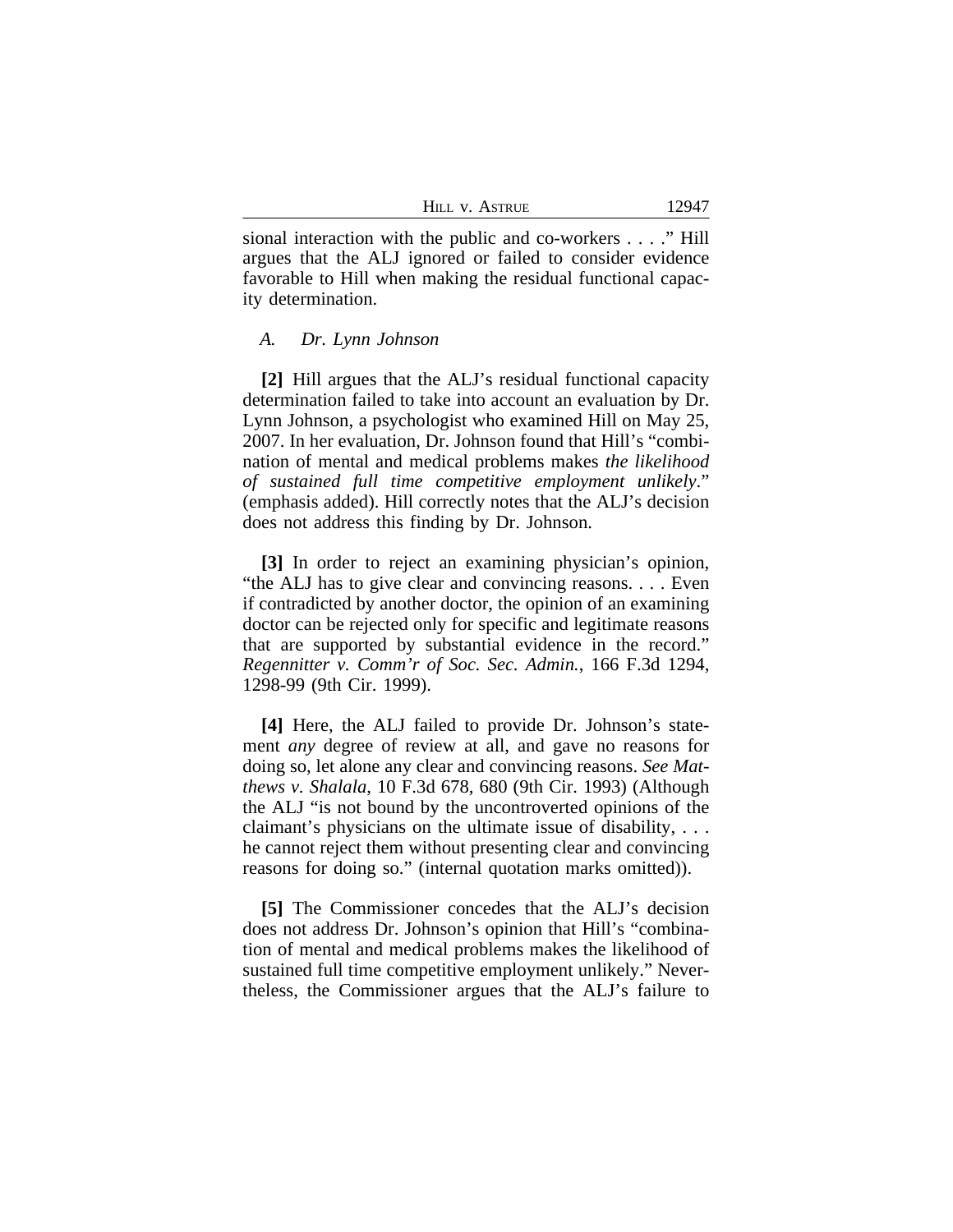12948 HILL V. ASTRUE

consider Dr. Johnson's opinion was harmless because an opinion that an individual cannot work is an opinion on an issue reserved to the Commissioner and, therefore, it is not binding. *See* 20 C.F.R. § 404.1527(d)(1) ("A statement by a medical source that you are 'disabled' or 'unable to work' does not mean that we will determine that you are disabled."). We disagree.

**[6]** Dr. Johnson's statement that Hill would be "unlikely" to work full time was not a conclusory statement like those described in 20 C.F.R.  $\S$  404.1527(d)(1), but instead an assessment, based on objective medical evidence, of Hill's *likelihood* of being able to sustain full time employment given the many medical and mental impairments Hill faces and her inability to afford treatment for those conditions. Thus, the ALJ's disregard for Dr. Johnson's medical opinion was not harmless error and Dr. Johnson's opinion should have been considered. *See* 20 C.F.R. § 404.1527(c) ("Regardless of its source, we will evaluate every medical opinion we receive.").

*B. Dr. Kuka*

Dr. Kuka, a non-treating, non-examining medical consultant, testified at Hill's hearing. Less weight is given to the opinion of a non-examining source than to an examining source. *See Lester v. Chater*, 81 F.3d 821, 830-31 (9th Cir. 1996). "The opinion of a nonexamining physician cannot by itself constitute substantial evidence that justifies the rejection of the opinion of either an examining physician *or* a treating physician." *Id.* at 831.

Hill argues that the ALJ ignored Dr. Kuka's testimony that Hill was "markedly limited" at times when she was suffering panic attacks or manic episodes. But the ALJ clearly acknowledged this testimony, and based his decision in part on Dr. Kuka's opinion that these severe panic attacks or manic episodes only occurred about two times a year for two or three days.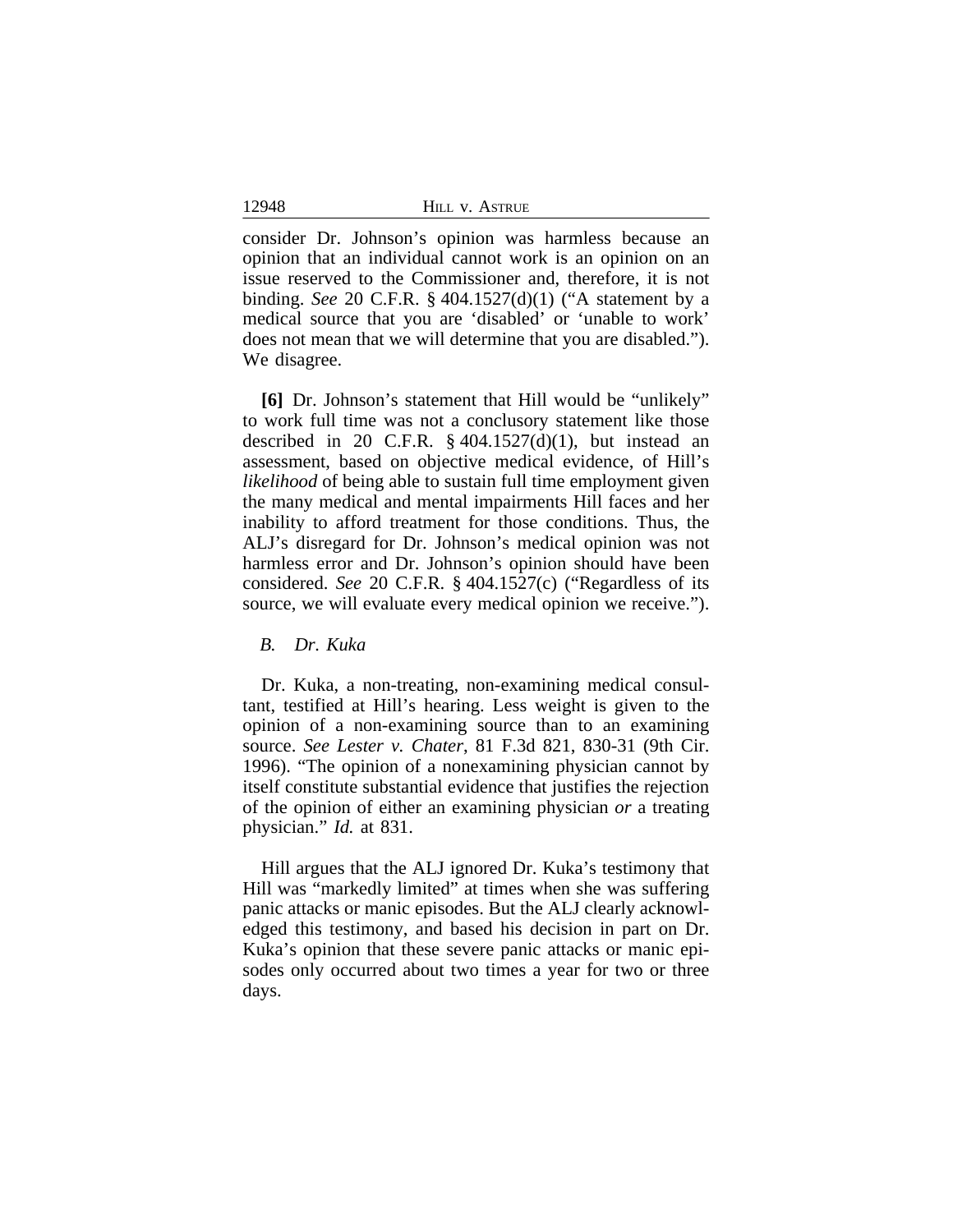Nevertheless, Dr. Kuka failed to consider that Hill's most recent panic attack, which occurred at the Dollar Tree store on March 7, 2008, kept Hill in bed for five days and out of work for about two weeks. Thus, Dr. Kuka's conclusion that Hill's most severe attacks lasted only two or three days was directly contradicted by the record.

Dr. Kuka also noted that the medical records mention numerous panic attacks, sometimes daily and sometimes several times a week. When the ALJ asked if there was independent verification of this, Dr. Kuka replied that Hill's panic attacks had been "observed on occasions but certainly not to the frequency that they're reported[,] but then that's normal too for therapist notes." It makes sense that not every panic attack would be observed by Hill's physicians, therapists, or counselors (or even family, friends, and co-workers), because these attacks would not always occur in their presence. There remains, however, a substantial amount of evidence in the record that Hill complained of anxiety and panic attacks, and some of those attacks were actually witnessed by Hill's physicians, therapists and counselors.

## *C. Panic Disorder*

Where the ALJ has found a severe medically determinable impairment at step two of the sequential analysis, "all medically determinable impairments must be considered in the remaining steps of the sequential analysis." *Orn v. Astrue*, 495 F.3d 625, 630 (9th Cir. 2007) (citing 42 U.S.C. § 423(d)(2)(B)). In this case, the ALJ found, based in part on Dr. Kuka's opinion, that Hill had severe mental impairments that included bi-polar disorder, mixed personality disorder, anxiety, and borderline intellectual functioning.

But Hill was also diagnosed with panic disorder. The symptoms of Panic Disorder include

sudden attacks of intense fear or anxiety, usually associated with numerous physical symptoms such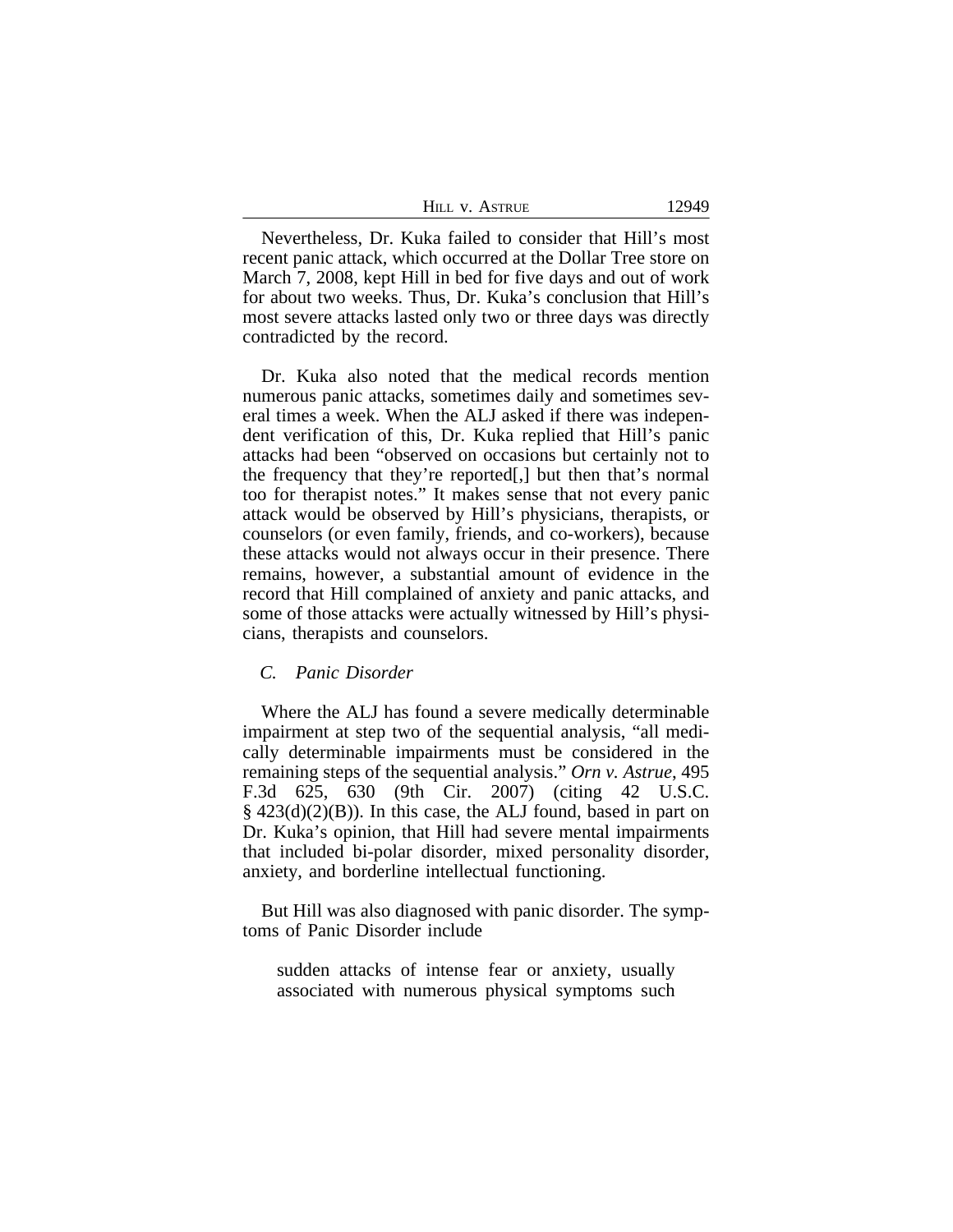as heart palpitations, rapid breathing or shortness of breath, blurred vision, dizziness, and racing thoughts. Often these symptoms are thought to be a heart attack by the individual, and many cases are diagnosed in hospital emergency rooms . . . . Left untreated . . . symptoms can worsen and Agoraphobia can develop. In these cases, the individual has developed such an intense fear that leaving the safety of home feels impossible.

*Index of Psychiatric Disorders*, *Diagnostic and Statistical Manual of Mental Disorders*, *Fourth Edition* 2000), §§ 300.21 & 300.01. Hill described symptoms just like these when she testified before the ALJ. But the ALJ excluded the panic disorder diagnosis and improperly limited the definition of panic attack to only those attacks severe enough to collapse someone to the ground.

**[7]** Because the ALJ excluded panic disorder from Hill's list of impairments and instead characterized her diagnosis as anxiety alone, the residual functional capacity determination was incomplete, flawed, and not supported by substantial evidence in the record.

\* \* \*

**[8]** For the foregoing reasons, we find that the ALJ improperly ignored or discounted significant and probative evidence in the record favorable to Hill's position—including the opinion of Dr. Johnson and substantial evidence that contradicts Dr. Kuka's opinion—and thereby provided an incomplete residual functional capacity determination.

# **II. The ALJ's Hypothetical Question to the Vocational Expert**

**[9]** At the fifth step of the sequential analysis, the burden shifts to the Commissioner to demonstrate that the claimant is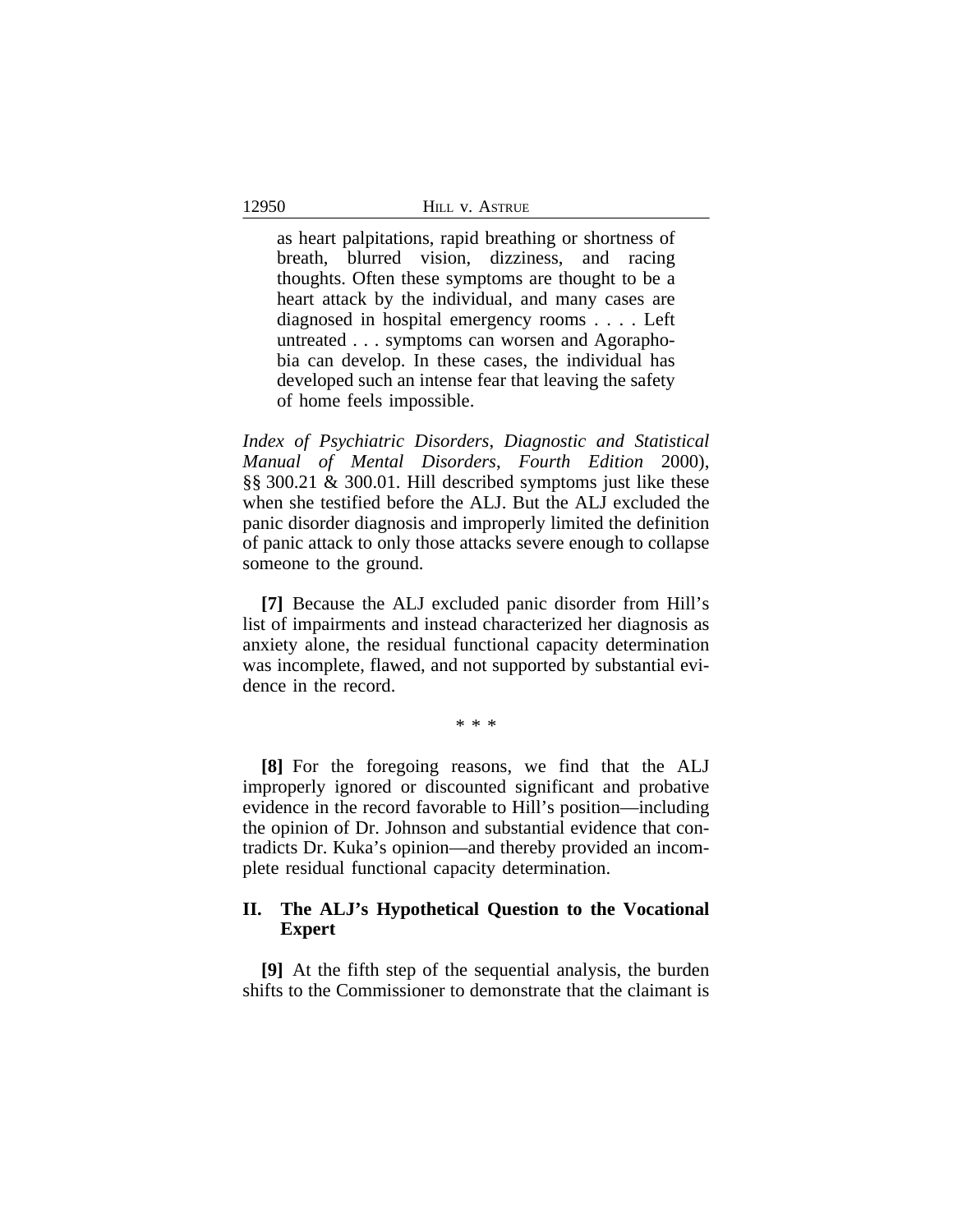HILL V. ASTRUE 12951

not disabled and can engage in work that exists in significant numbers in the national economy. 20 C.F.R. § 404.1520(a)(4)(v); *Lockwood v. Comm'r of Soc. Sec. Admin.*, 616 F.3d 1068, 1071 (9th cir. 2010). The ALJ may meet his burden at step five by asking a vocational expert a hypothetical question based on medical assumptions supported by substantial evidence in the record and reflecting all the claimant's limitations, both physical and mental, supported by the record. *See Valentine v. Comm'r of Soc. Sec. Admin.*, 574 F.3d 685, 690 (9th Cir. 2009); *Thomas v. Barnhart*, 278 F.3d 947, 956 (9th Cir. 2002); *Desrosiers v. Sec'y of Health & Human Servs.*, 846 F.2d 573, 578 (9th Cir. 1988) (Pregerson, J., concurring) ("The ALJ's depiction of the claimant's disability must be accurate, detailed, and supported by the medical record."). "If a vocational expert's hypothetical does not reflect all the claimant's limitations, then the expert's testimony has no evidentiary value to support a finding that the claimant can perform jobs in the national economy." *Matthews v. Shalala*, 10 F.3d 678, 681 (9th Cir. 1993) (internal quotation marks and citation omitted).

**[10]** As discussed earlier, the ALJ failed to include all of Hill's impairments in determining Hill's residual functional capacity, and therefore, the ALJ asked an incomplete hypothetical question of Mr. Fortune, the vocational expert. The hypothetical did not take account of Hill's limitations because of her frequent anxiety and panic attacks, and thereby included incorrect assumptions. Specifically, the hypothetical's assumption concerning Hill's residual functional capacity that she can complete a normal workday and workweek without interruptions from psychologically-based symptoms, and that she can maintain regular attendance, are not supported by the record. "Because neither the hypothetical nor the answer properly set forth all of [Hill's] impairments, the vocational expert's testimony cannot constitute substantial evidence to support the ALJ's findings." *Gallant v. Heckler*, 753 F.2d 1450, 1456 (9th Cir. 1984).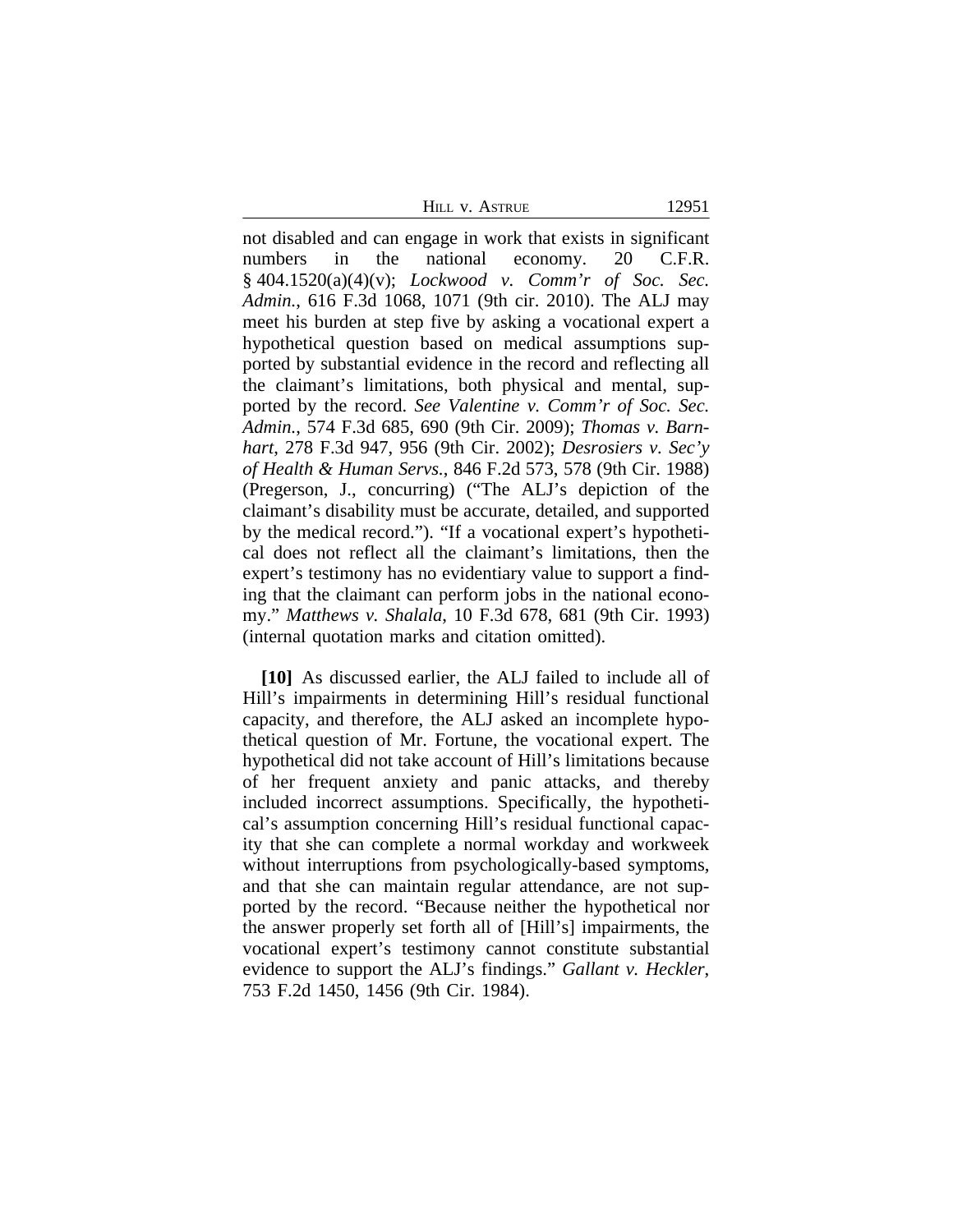Accordingly, we hold that the ALJ's hypothetical question to the vocational expert was incomplete and therefore the ALJ's reliance on the vocational expert's answers was improper.

#### **III. Remedy**

When an ALJ's denial of benefits is not supported by the record, "the proper course, except in rare circumstances, is to remand to the agency for additional investigation or explanation." *Benecke v. Barnhart*, 379 F.3d 587, 595 (9th Cir. 2004) (internal quotation marks omitted). We may exercise our discretion and direct an award of benefits "where no useful purpose would be served by further administrative proceedings and the record has been thoroughly developed." *Swenson v. Sullivan*, 876 F.2d 683, 689 (9th Cir. 1989). Remand for further proceedings is appropriate where there are outstanding issues that must be resolved before a determination can be made, and it is not clear from the record that the ALJ would be required to find the claimant disabled if all the evidence were properly evaluated. *See Vasquez v. Astrue*, 572 F.3d 586, 593 (9th Cir. 2009); *cf. Reddick v. Chater*, 157 F.3d 715, 729 (9th Cir. 1998) ("We do not remand this case for further proceedings because it is clear from the administrative record that Claimant is entitled to benefits.").

In this case, the ALJ's residual functional capacity determination was flawed and the hypothetical question was incomplete and included incorrect assumptions. When Hill's attorney asked Mr. Fortune, the vocational rehabilitation expert, on cross-examination whether there would be any jobs for a person who had weekly panic attacks and missed work two to four days a month, Mr. Fortune admitted that it would not be possible to engage in substantial gainful activity with absences of that frequency. Because the overall record shows these additional assumptions should have been incorporated into the ALJ's hypothetical, remand is appropriate. *Harman v. Apfel*, 211 F.3d 1172, 1180 (9th Cir. 2000) ("In cases where